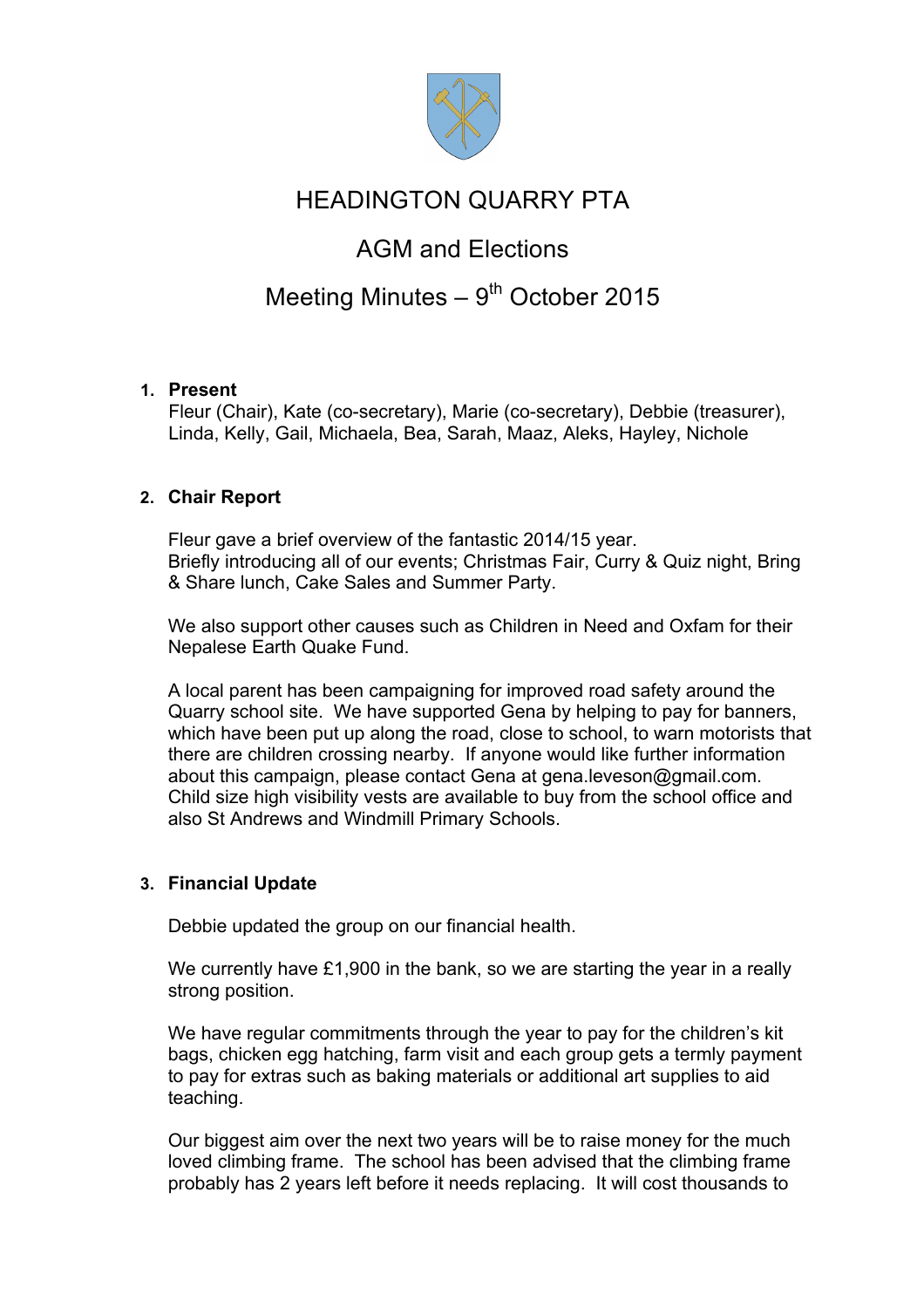replace it, so we need to start raising money now! So far we have secured £50 from Asda and £440 from the Waitrose Community Matters Scheme. The PTA has also donated £500 from last year's funds, so we are off to a good start.

#### **4. Elections**

The current PTA gave brief introductions of our current roles. It was important to emphasise that at least 3 of us will probably leave the PTA next year and it would be great to begin passing on our knowledge. Gail volunteered to be co-chair with Fleur.

Kate and Marie were re-elected as Co-Secretary. We have decided to drop the communications post as Marie & Kate can incorporate this as part of the secretary's role now they both have children at the school again. Maaz has kindly offered to support this with poster designing.

Sarah volunteered to assist Debbie with the treasurer role.

The whole group was asked to consider opportunities for external fundraising to support the climbing frame fund. There are funds and grant applications available, we just need to find them. And now we have a specific thing to fundraise for, we hope this will help.

#### **5. Upcoming Events**

Children in Need Cake Sale –  $13<sup>th</sup>$  November.

Volunteers to man cake sale stall:

Am drop-off: Michaela, Bea, Marie Am pick-up: James & Hayley

Pm drop-off: Fleur & Aleks Pm pick-up: Debbie, Maaz, Marie

We need to remember to bring in boxes suitable for carrying the cakes home in and also to remind other parents on the posters.

### **6. Christmas Fair**

Date agreed  $-12^{th}$  December 2015

Fleur to send out a welcome note and in this mention the Christmas Fair and the things we need to start collecting. For example: wine bottles (for the wine to water stall) and jars for the tombola.